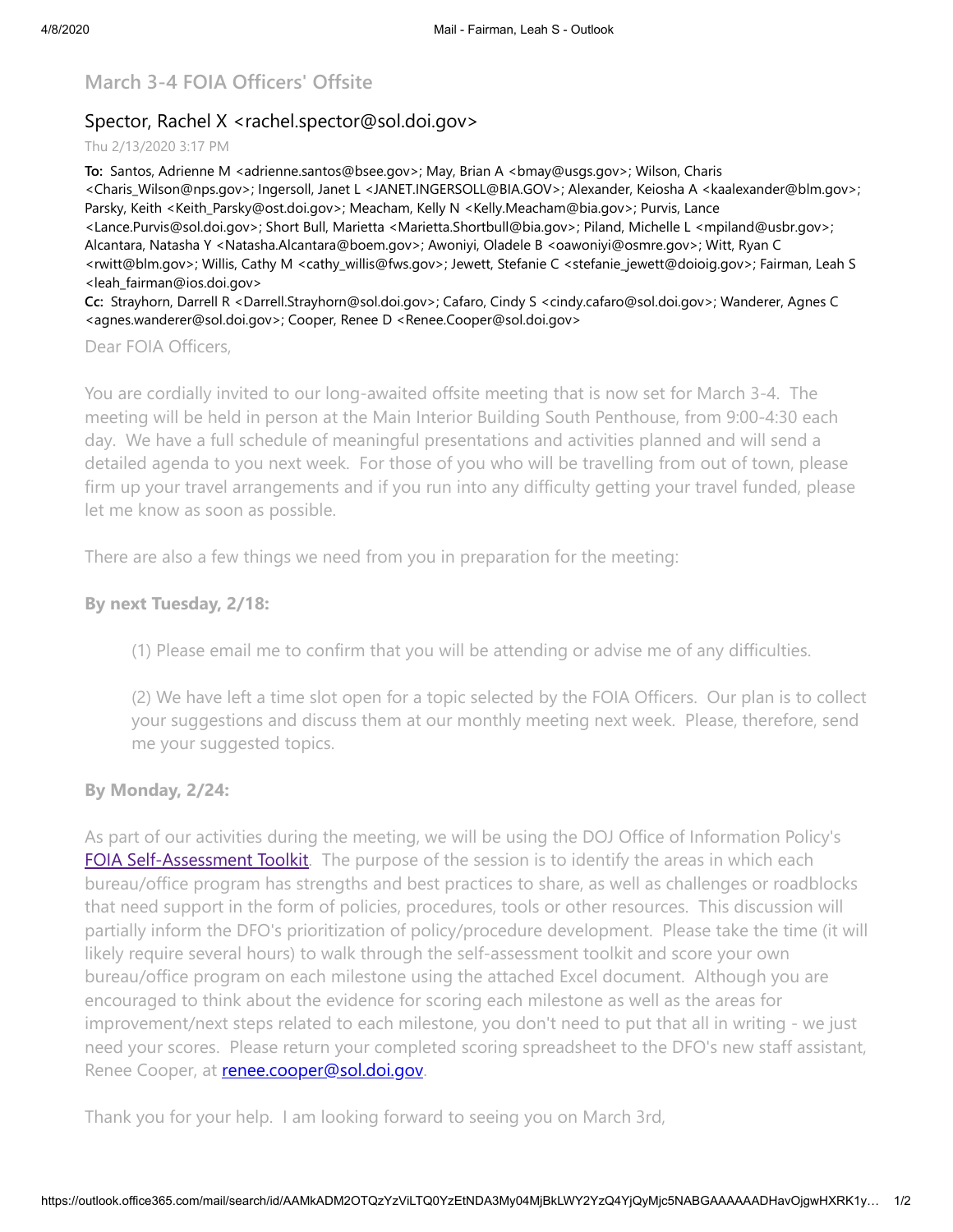Rachel

Rachel Spector Deputy Chief Freedom of Information Act Officer Office of the Solicitor U.S. Department of the Interior (202) 208-6029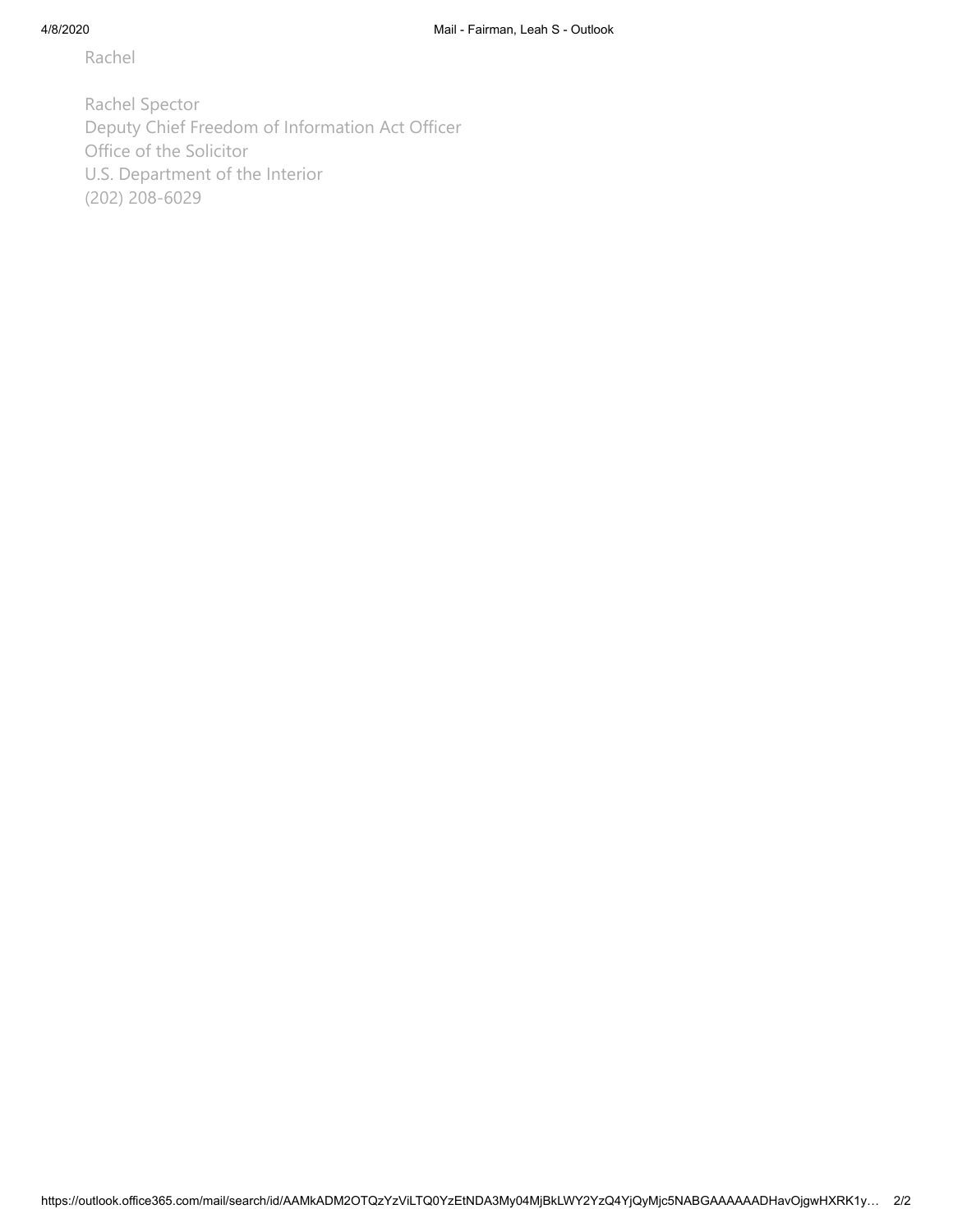## **Fwd: Tentative Agenda and Lunch Order Form for March 3-4 FOIA Officers Offsite**

## Spector, Rachel X <rachel.spector@sol.doi.gov>

Tue 2/25/2020 4:24 PM

**To:** Santos, Adrienne M <adrienne.santos@bsee.gov>; May, Brian A <bmay@usgs.gov>; Wilson, Charis <Charis\_Wilson@nps.gov>; Ingersoll, Janet L <JANET.INGERSOLL@BIA.GOV>; Alexander, Keiosha A <kaalexander@blm.gov>; Parsky, Keith <Keith\_Parsky@ost.doi.gov>; Bell, Meleanie <Meleanie\_Bell@ost.doi.gov>; Meacham, Kelly N <Kelly.Meacham@bia.gov>; Purvis, Lance <Lance.Purvis@sol.doi.gov>; Short Bull, Marietta <Marietta.Shortbull@bia.gov>; Piland, Michelle L <mpiland@usbr.gov>; Alcantara, Natasha Y <Natasha.Alcantara@boem.gov>; Awoniyi, Oladele B <oawoniyi@osmre.gov>; Witt, Ryan C <rwitt@blm.gov>; Willis, Cathy M <cathy\_willis@fws.gov>; Fairman, Leah S <leah\_fairman@ios.doi.gov>

**Cc:** Cafaro, Cindy S <cindy.cafaro@sol.doi.gov>; Wanderer, Agnes C <agnes.wanderer@sol.doi.gov>; Banco, Nicholas A <nicholas.banco@sol.doi.gov>; Cooper, Renee D <Renee.Cooper@sol.doi.gov>

#### **J** 3 attachments (119 KB)

Tentative Agenda - 2020 FOIA Officers Offsite Meeting.docx; Lunch Order Form - Greenberry's.docx; DOJ FOIA Self-Assessment Scoring Sheet.xlsx;

Dear FOIA Officers,

Please find attached the tentative agenda for our two-day offsite meeting next week. We have incorporated many of your ideas and look forward to your active participation. Please note that the Solicitor will be joining us on Tuesday and the Secretary on Wednesday.

The agenda includes a working lunch on Tuesday, which will be provided by the DFO. **Please complete the attached lunch order form** to make your selections (choose a sandwich or salad, a bag of chips, and a cookie) and **email it back to Renee Cooper by close of business this Friday, 2/28.**

[In addition, thank you to those of you who have sent in your completed DOJ FOIA Self-Assessment](https://www.justice.gov/oip/foia-resources/foia-self-assessment-toolkit/download) Toolkit scoring sheet. In order for this exercise to be meaningful, we very much need all of your responses in advance of the meeting, so that we can conduct some analysis to plan the session. The blank scoring sheet is attached for those of you who have not yet completed yours. **Please email your scores to Renee as soon as possible, but by no later than close of business this Thursday, 2/27**.

Looking forward to seeing you next week, Rachel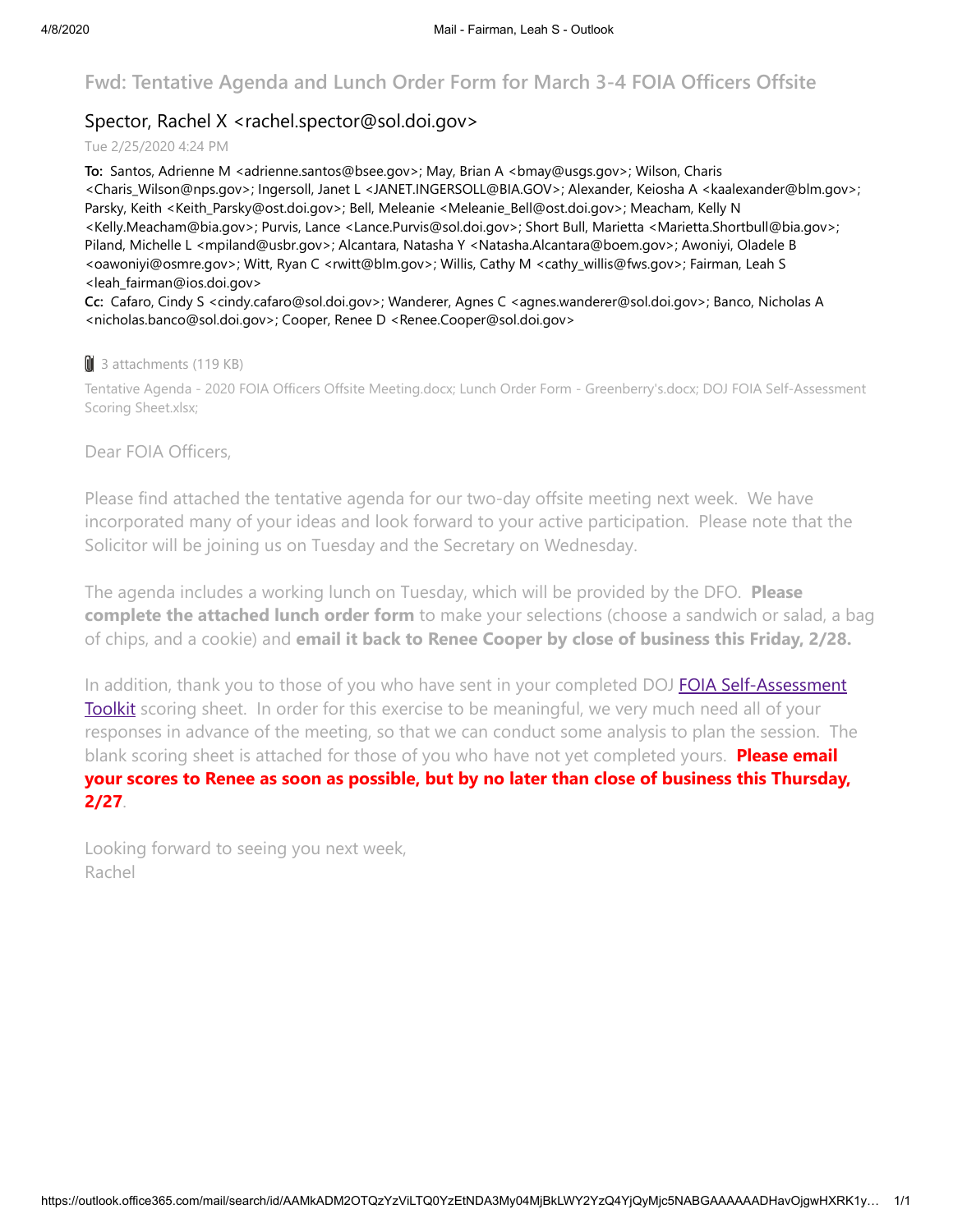#### **Department of Justice, Office of Information Policy FOIA Self-Assessment Toolkit**

| Bureau/Office: | <b>FILL INT</b> |  |
|----------------|-----------------|--|

**Pureau/office: [FILL IN] Bureau/office does this and has strong evidence of success**<br>3 The bureau/office generally does this, but there are inconsisten

- The bureau/office generally does this, but there are inconsistencies, lack of evidence, or room for improvement
- The bureau/office has a policy of doing this, but it does not regularly occur in practice
- The bureau/office is not yet doing this and/or there are major obstacles to progress

| <b>Module</b>           | <b>Milestone</b> | <b>Score</b> |
|-------------------------|------------------|--------------|
| 1                       | $1.A$            |              |
| $\mathbf{1}$            | 2.A              |              |
| 1                       | 3.A              |              |
| 1                       | 4.A              |              |
| $\mathbf{1}$            | 5.A              |              |
| 1                       | 6.A              |              |
| $\mathbf{1}$            | 7.A              |              |
| $\mathbf{1}$            | 8.A              |              |
| $\overline{2}$          | 1.A              |              |
| $\overline{\mathbf{c}}$ | 2.A              |              |
| $\overline{\mathbf{c}}$ | 3.A              |              |
| $\overline{2}$          | 4.A              |              |
| $\overline{\mathbf{c}}$ | 5.A              |              |
| 2                       | 6.A              |              |
| $\overline{2}$          | 7.A              |              |
| 2                       | 8.A              |              |
| 3                       | 1.A              |              |
| 3                       | 2.A              |              |
| 3                       | 3.A              |              |
| 3                       | $4.A$            |              |
| 3                       | 5.A              |              |
| $\overline{4}$          | 1.A              |              |
| $\overline{4}$          | 2.A              |              |
| $\overline{4}$          | 3.A              |              |
| $\overline{4}$          | 4.A              |              |
| $\overline{4}$          | 5.A              |              |
| 5                       | 1.A              |              |
| 5                       | 2.A              |              |
| 5                       | 3.A              |              |
| 5                       | 4.A              |              |
| 5                       | 5.A              |              |
| 5                       | 1.B              |              |
| 5                       | 2.B              |              |
| 5                       | 3.B              |              |
| 5                       | 4.B              |              |
| 5                       | 5.B              |              |
| 6                       | 1.A              |              |
| 6                       | 2.A              |              |
| 6                       | 3.A              |              |
| 6                       | 4.A              |              |
| 6                       | 5.A              |              |
| 6                       | 6.A              |              |
| 6                       | 7.A              |              |
| 6                       | 1.B              |              |
| 6                       | 2.B              |              |
| 6                       | 3.B              |              |
| 6                       | 4.B              |              |
| 6                       | 5.B              |              |
| 6                       | 6.B              |              |
| 6                       | 1.C              |              |
|                         |                  |              |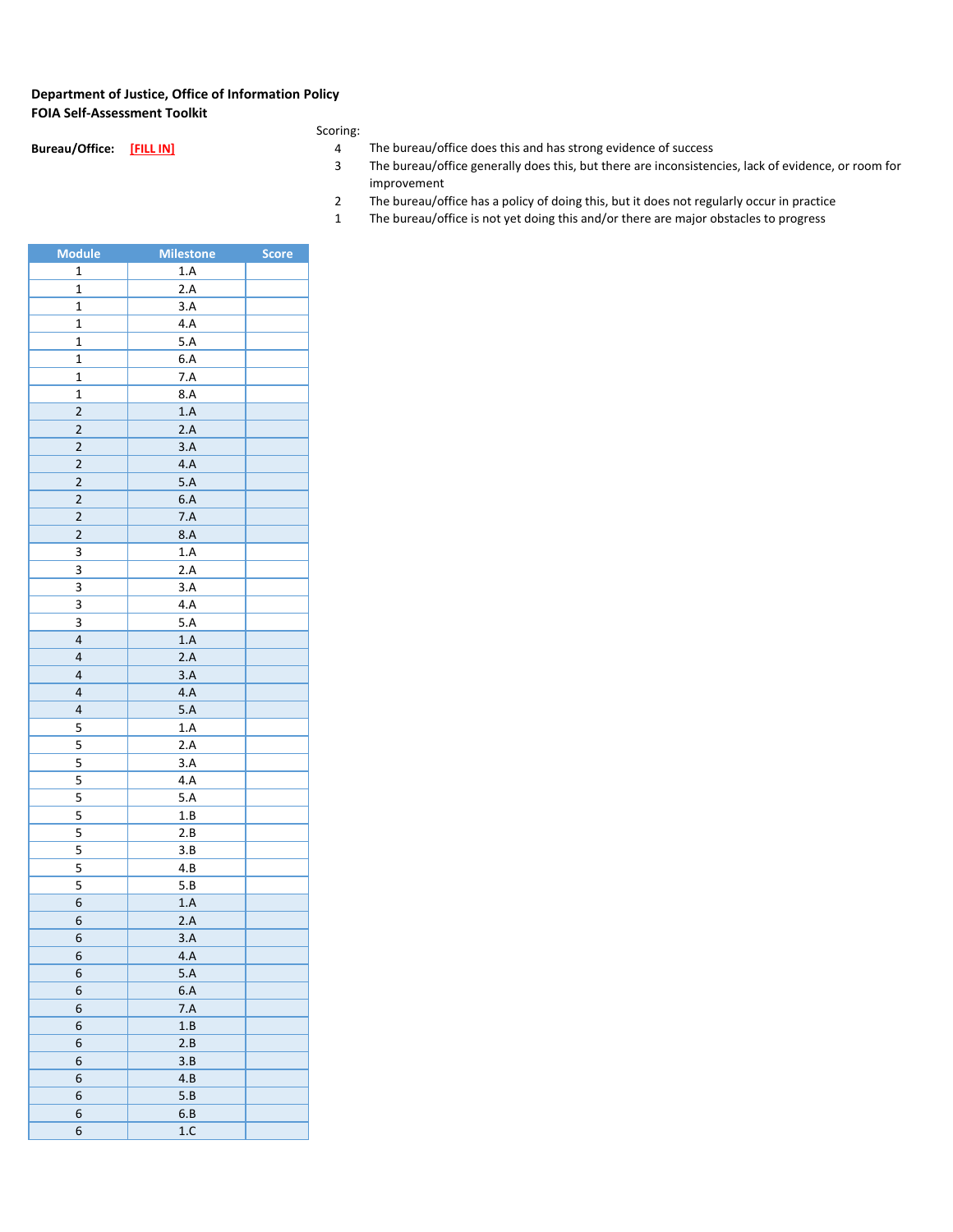| 6              | 2.C              |  |
|----------------|------------------|--|
| 7              | 1.A              |  |
| 7              | 2.A              |  |
| 7              | 3.A              |  |
| 7              | 4.A              |  |
| 7              | 5.A              |  |
| 7              | 6.A              |  |
| 7              | 7.A              |  |
| $\overline{7}$ | 8.A              |  |
| 7              |                  |  |
|                | 9.A              |  |
| 7              | 10.A             |  |
| 7              | 1.B              |  |
| 7              | 2.B              |  |
| 7              | 3.B              |  |
| 7              | 4.B              |  |
| 8              | 1.A              |  |
| 8              | 2.A              |  |
| 8              | 3.A              |  |
| 8              | 4.A              |  |
| 8              | 5.A              |  |
| 8              | 6.A              |  |
| 8              | 1.B              |  |
| 8              | 2.B              |  |
| 8              | 3.B              |  |
| 8              | 4.B              |  |
| 8              | 1.C              |  |
| 8              | 2.C              |  |
| 8              | 3.C              |  |
| 8              | 1.D              |  |
| 8              | 2.D              |  |
|                |                  |  |
| 8              | 3.D              |  |
| 8              | 4.D              |  |
| 8              | 5.D              |  |
| 8              | 6.D              |  |
| 8              | 1.E              |  |
| 8              | 2.E              |  |
| 8              | 3.E              |  |
| 8              | $4.E$            |  |
| 8              | 5.E              |  |
| 8              | 6.E              |  |
| 9              | 1.A              |  |
| 9              | 2.A              |  |
| $\overline{9}$ | 3.A              |  |
| 9              | 4.A              |  |
| 9              | 5.A              |  |
| 9              | 1.B              |  |
| 9              | 2.B              |  |
| 9              | 3.B              |  |
| 9              | 4.B              |  |
| 9              |                  |  |
|                | 5.B              |  |
| 9              | $6.B$            |  |
| 9              | 7.B              |  |
| 10             | 1.A              |  |
| $10\,$         | 2.A              |  |
| $10\,$         | $3.A$            |  |
| $11\,$         | 1.A              |  |
| $11\,$         | $2.A$            |  |
| $11\,$         | 3.A              |  |
| 11             | $\overline{4.A}$ |  |
| 11             | $\overline{5.A}$ |  |
|                |                  |  |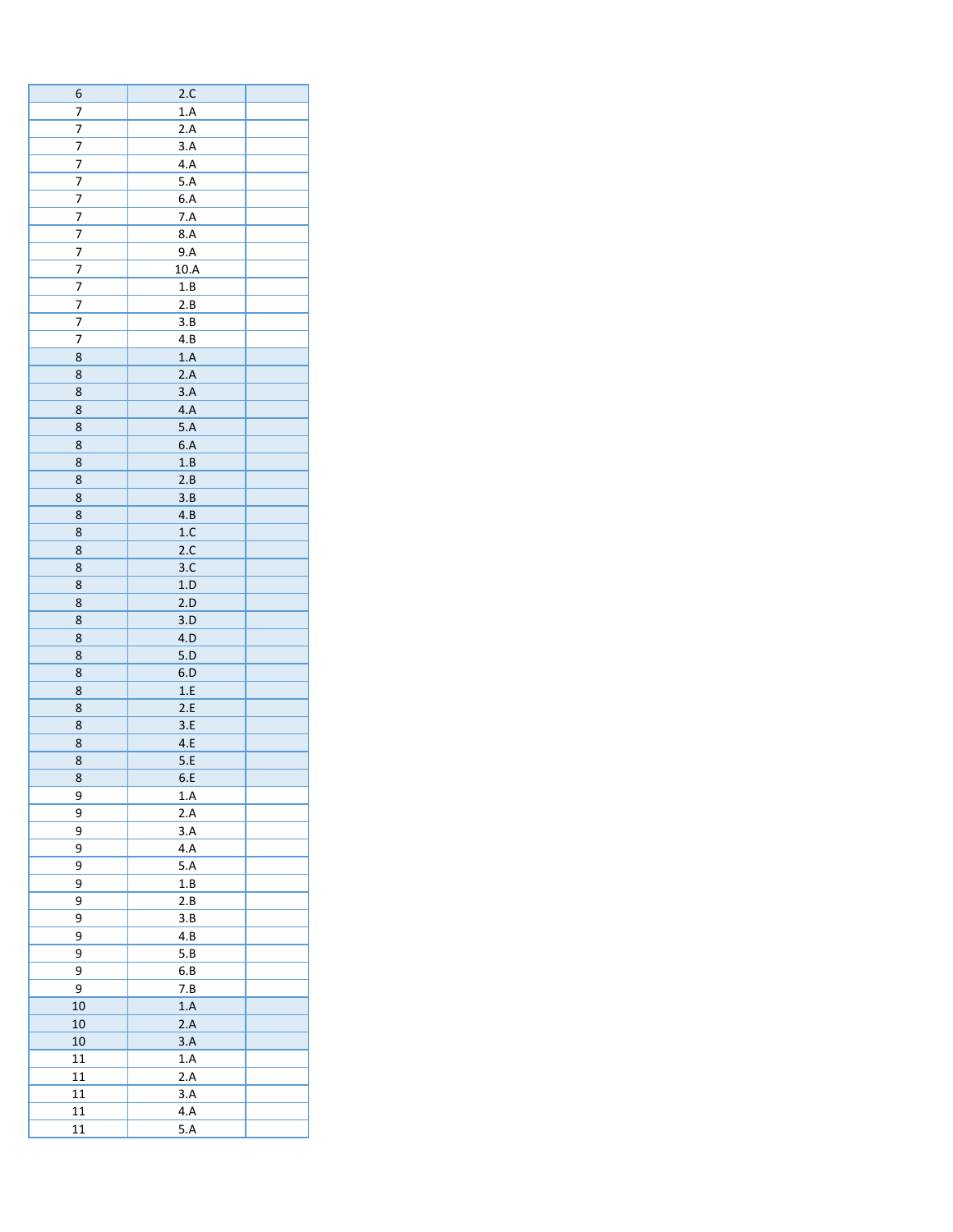| 11     | 1.B   |     |                                                    |
|--------|-------|-----|----------------------------------------------------|
| 11     | 2.B   |     |                                                    |
| $11\,$ | 3.B   |     |                                                    |
| 11     | 4.B   |     |                                                    |
| 11     | 5.B   |     |                                                    |
| 11     | 6.B   |     |                                                    |
| 12     | 1.A   | N/A | We will score item 12 at the Department level only |
| $12\,$ | 2.A   | N/A |                                                    |
| 12     | 1.B   | N/A |                                                    |
| 12     | 2.B   | N/A |                                                    |
| $12\,$ | 3.B   | N/A |                                                    |
| 12     | 4.B   | N/A |                                                    |
| 12     | 5.B   | N/A |                                                    |
| 12     | 6.B   | N/A |                                                    |
| 12     | $1.C$ | N/A |                                                    |
| 12     | 2.C   | N/A |                                                    |
| $12\,$ | 3.C   | N/A |                                                    |
| 12     | $4.C$ | N/A |                                                    |
| 12     | 5.C   | N/A |                                                    |
| 13     | 1.A   |     |                                                    |
| 13     | 2.A   |     |                                                    |
| 13     | 3.A   |     |                                                    |
| 13     | 4.A   |     |                                                    |
| 13     | 5.A   |     |                                                    |
| 13     | 1.B   |     |                                                    |
| 13     | 2.B   |     |                                                    |
| 13     | 3.B   |     |                                                    |
| 13     | 4.B   |     |                                                    |
|        |       |     |                                                    |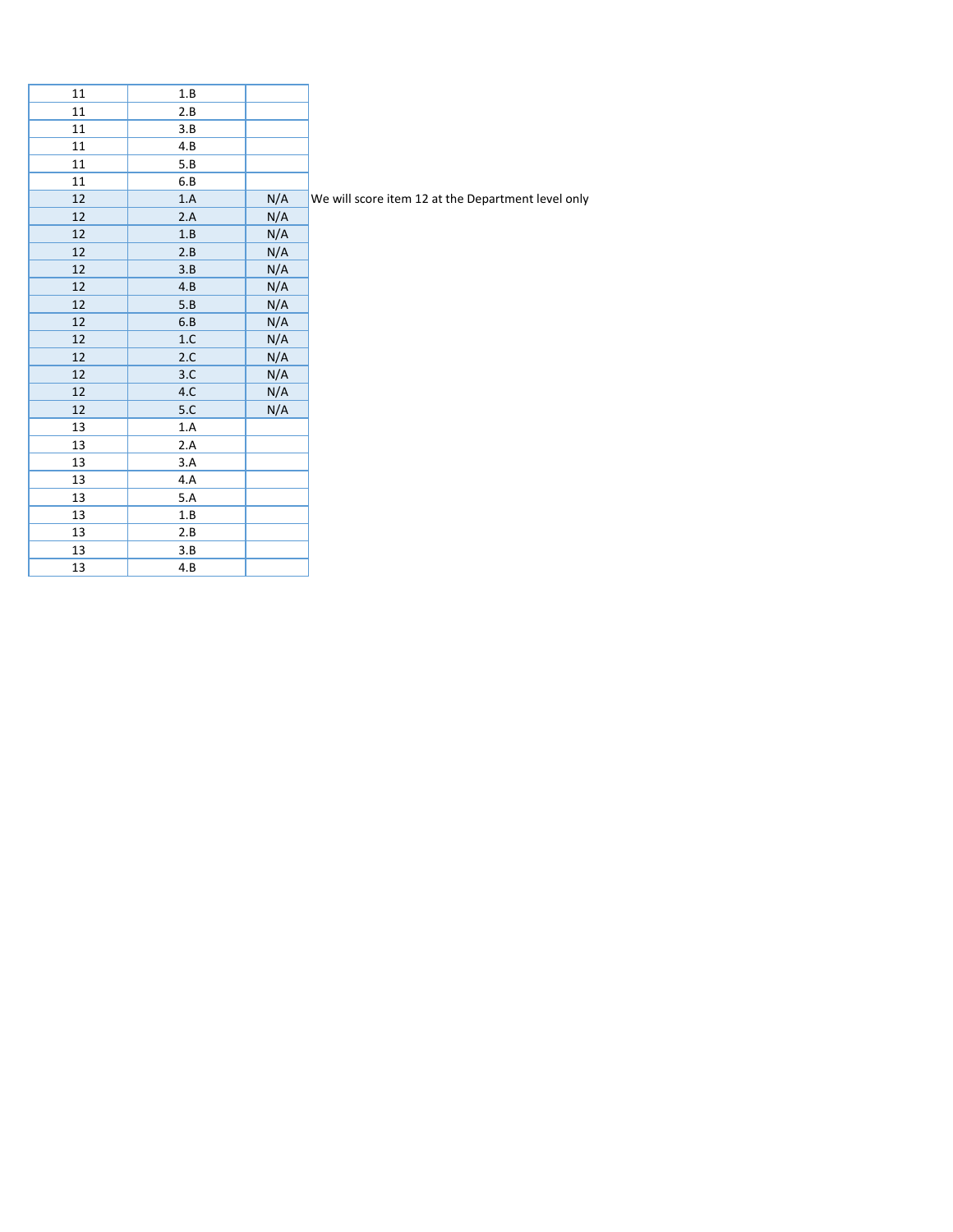**Greenberry's Coffee Name: \_\_\_\_\_\_\_\_\_\_\_\_\_\_\_\_\_\_\_\_\_\_\_\_\_\_ ~ Lunch Bags**

| <b>Lunch Order - Pick 1</b><br>**All lunches (choose sandwich or salad) come with chips, cookie & water**                                                       |  |  |  |
|-----------------------------------------------------------------------------------------------------------------------------------------------------------------|--|--|--|
| <b>Sandwiches &amp; Wraps</b>                                                                                                                                   |  |  |  |
| <b>Please Circle Bread Choice for Sandwich:</b><br>rustic sourdough<br>hearty multigrain<br>wrap                                                                |  |  |  |
| Stacked Turkey: Smoked turkey, Havarti cheese, roasted red tomatoes, green-leaf lettuce<br>and a touch of mayo                                                  |  |  |  |
| Signature Curry Chicken Salad: Curry chicken salad, Havarti cheese, fresh tomato and<br>green-leaf lettuce                                                      |  |  |  |
| Veggie: Grilled zucchini, goat cheese, hummus, grilled onion, cucumber, roasted red<br>tomatoes and green-leaf lettuce                                          |  |  |  |
| Turkey Bacon Ranch: Smoked Turkey, Applewood smoked bacon, ranch dressing, queso<br>cheese, lettuce and tomato                                                  |  |  |  |
| Tuna Salad: Tuna salad, Cheddar cheese, fresh tomato and green-leaf lettuce                                                                                     |  |  |  |
| BLT: Applewood smoked bacon, fresh tomato and green-leaf lettuce                                                                                                |  |  |  |
| Chipotle Turkey: Smoked turkey breast, Chipotle Ranch, Monterey Jack, lettuce and<br>tomato                                                                     |  |  |  |
| Santa Fe Wrap: Chicken, lettuce, cheese, tomatoes, roasted corn, black beans, onion, and<br>chipotle ranch dressing (wrap option only)                          |  |  |  |
| Chicken Caesar: Chicken, lettuce, tomatoes, parmesan cheese, Caesar dressing (wrap<br>option only)                                                              |  |  |  |
| Greek with Chicken: Diced chicken, roasted red tomatoes, grilled onions, Kalamata<br>olives, green-leaf lettuce, goat cheese, dressed with Balsamic vinaigrette |  |  |  |
| <b>Salads</b>                                                                                                                                                   |  |  |  |
| Southwest Salad: Lettuce, cheddar, fresh tomato, roasted corn, red onion, black beans,<br>diced chicken and chipotle ranch dressing                             |  |  |  |
| Cobb Salad: Chicken, tomato, red onion, blue cheese crumbles, bacon and egg on lettuce                                                                          |  |  |  |
| Spring Mix Salad: Chicken, spring mix lettuce, chicken, mandarin oranges, strawberries,<br>blueberries and poppy seed dressing                                  |  |  |  |
| Blue Billy Goat Salad: Baby spinach topped with fresh blueberries, goat cheese, pumpkin<br>seeds, and blueberry pomegranate vinaigrette                         |  |  |  |
| Chef: Smoked turkey, smoked ham, Cheddar Jack cheese, tomato and cucumber on<br>green-leaf lettuce with Ranch dressing                                          |  |  |  |
| <b>Kettle Chips (Please circle one)</b>                                                                                                                         |  |  |  |
| <b>Funky Fusion</b><br>Plain<br><b>BBQ</b><br>Salt n Vinegar                                                                                                    |  |  |  |
| <b>Cookie (Please circle one)</b>                                                                                                                               |  |  |  |
| Chocolate Chip<br>White Chocolate<br>Oatmeal<br><b>Peanut Butter</b>                                                                                            |  |  |  |

Macadamia

Raisin